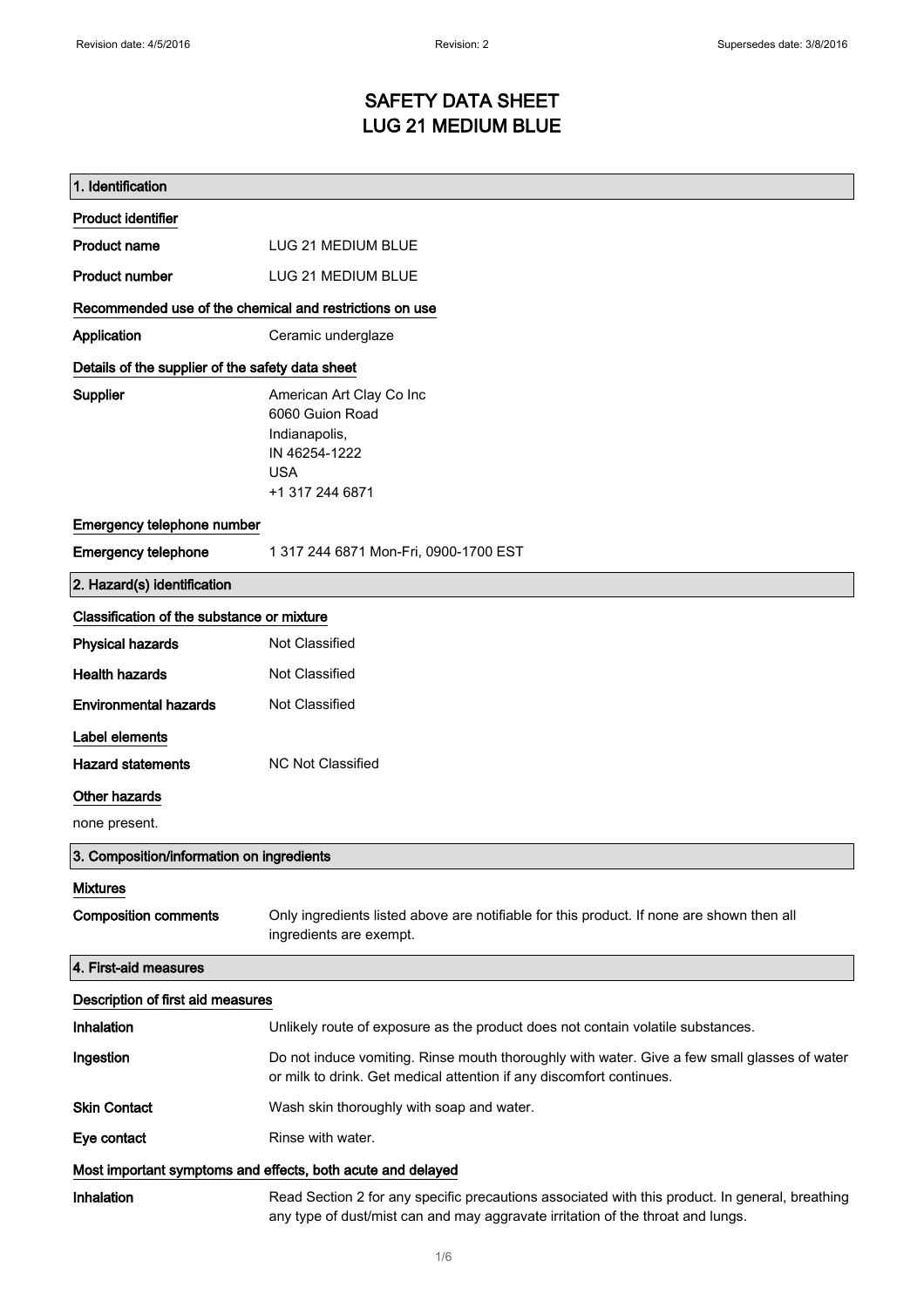| Ingestion                                                    | Read Section 2 for any specific precautions associated with the use of this product. Products<br>with specific warnings about ingestion will give guidance there.                                                                                                                                           |
|--------------------------------------------------------------|-------------------------------------------------------------------------------------------------------------------------------------------------------------------------------------------------------------------------------------------------------------------------------------------------------------|
| Skin contact                                                 | Read Section 2 for any specific precautions associated with the use of this product. In general<br>most ceramic glazes, clays and special products will tend to have a drying effect on the skin<br>and may cause some sensitivity to users with sensitive skin.                                            |
| Eye contact                                                  | Read Section 2 for any specific precautions associated with the use of this product. In general<br>most ceramic and special products contain materials that maybe abrasive to eyes. Keeping<br>materials from contacting the eyes is prudent. If contact does occur, flush with clean water, do<br>not rub. |
|                                                              | Indication of immediate medical attention and special treatment needed                                                                                                                                                                                                                                      |
| Notes for the doctor                                         | Treat symptomatically.                                                                                                                                                                                                                                                                                      |
| 5. Fire-fighting measures                                    |                                                                                                                                                                                                                                                                                                             |
| <b>Extinguishing media</b>                                   |                                                                                                                                                                                                                                                                                                             |
| Suitable extinguishing media                                 | Use fire-extinguishing media suitable for the surrounding fire.                                                                                                                                                                                                                                             |
| Special hazards arising from the substance or mixture        |                                                                                                                                                                                                                                                                                                             |
| Specific hazards                                             | The product is not believed to present a hazard due to its physical nature.                                                                                                                                                                                                                                 |
| <b>Advice for firefighters</b>                               |                                                                                                                                                                                                                                                                                                             |
| Special protective equipment<br>for firefighters             | Use protective equipment appropriate for surrounding materials.                                                                                                                                                                                                                                             |
| 6. Accidental release measures                               |                                                                                                                                                                                                                                                                                                             |
|                                                              | Personal precautions, protective equipment and emergency procedures                                                                                                                                                                                                                                         |
| <b>Personal precautions</b>                                  | For personal protection, see Section 8.                                                                                                                                                                                                                                                                     |
| <b>Environmental precautions</b>                             |                                                                                                                                                                                                                                                                                                             |
|                                                              |                                                                                                                                                                                                                                                                                                             |
| <b>Environmental precautions</b>                             | Please read Section 2 completely. If any environmental warnings such as; H411 or H412 are<br>listed in Section 2, please use appropriate procedures when disposing of product and<br>container. Do not put materials into waterways or sewers.                                                              |
| Methods and material for containment and cleaning up         |                                                                                                                                                                                                                                                                                                             |
| Methods for cleaning up                                      | Collect spillage for reclamation or absorb in vermiculite, dry sand or similar material.                                                                                                                                                                                                                    |
| Reference to other sections                                  | For waste disposal, see Section 13. For personal protection, see Section 8.                                                                                                                                                                                                                                 |
| 7. Handling and storage                                      |                                                                                                                                                                                                                                                                                                             |
| Precautions for safe handling                                |                                                                                                                                                                                                                                                                                                             |
| <b>Usage precautions</b>                                     | Read label before use. Do not eat, drink or smoke when using this product. Good personal<br>hygiene procedures should be implemented. Wash hands and any other contaminated areas<br>of the body with soap and water before leaving the work site.                                                          |
| Conditions for safe storage, including any incompatibilities |                                                                                                                                                                                                                                                                                                             |
| <b>Storage precautions</b>                                   | Store in tightly-closed, original container in a dry and cool place.                                                                                                                                                                                                                                        |
| Specific end uses(s)                                         |                                                                                                                                                                                                                                                                                                             |
| Specific end use(s)                                          | The identified uses for this product are detailed in Section 1.2.                                                                                                                                                                                                                                           |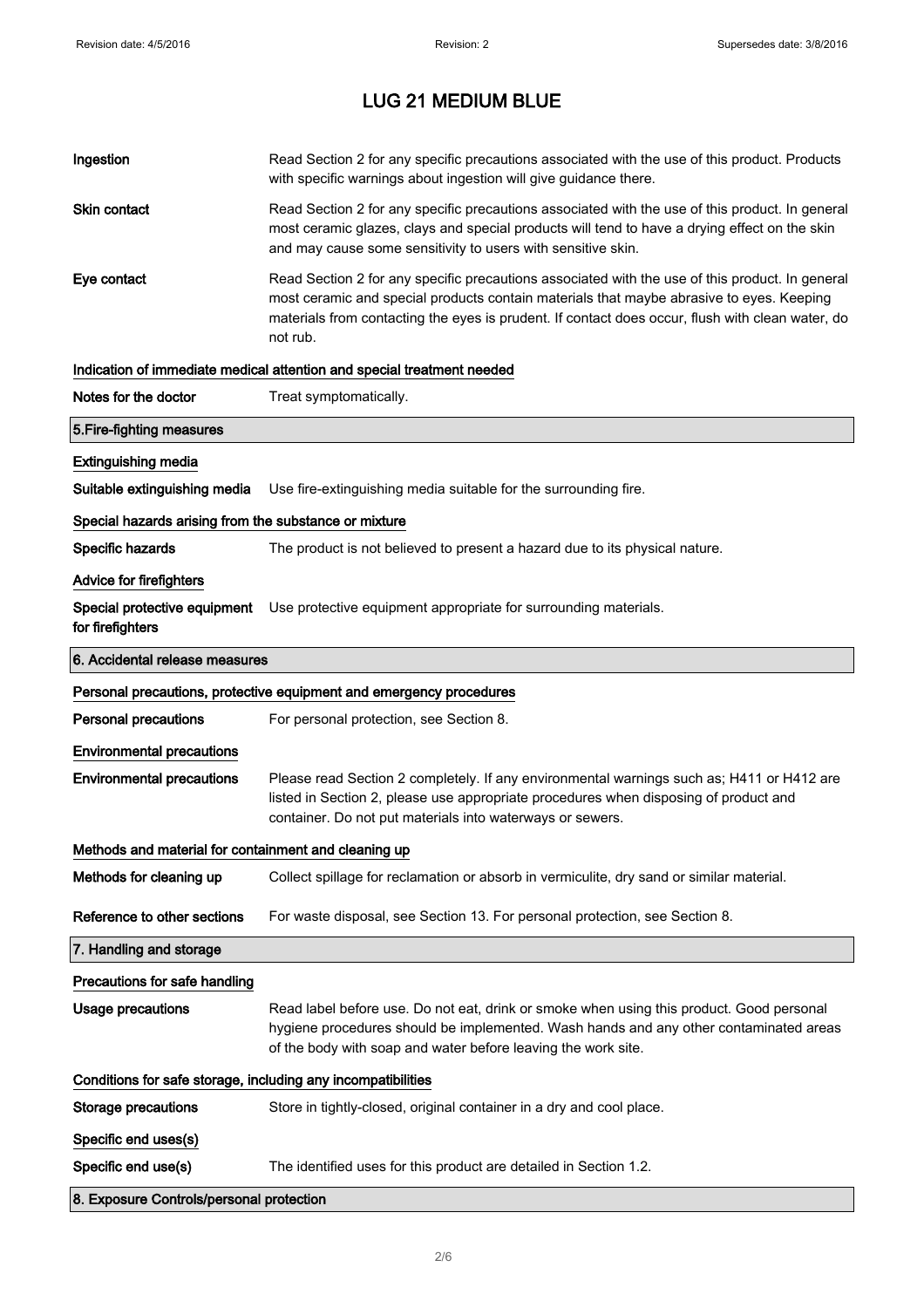| Ingredient comments                 | Only ingredients listed n Section 3 are notifiable for this product. If none are shown then all<br>ingredients are exempt.                                                                                           |
|-------------------------------------|----------------------------------------------------------------------------------------------------------------------------------------------------------------------------------------------------------------------|
| <b>Exposure controls</b>            |                                                                                                                                                                                                                      |
| Appropriate engineering<br>controls | No specific ventilations requirements unless the "FAN" pictogram is shown above or specified<br>in Section 2.                                                                                                        |
| Eye/face protection                 | No specific eye protection required unless the "EYE PROTECTION" pictogram is shown<br>above or specified in Section 2.                                                                                               |
| Hand protection                     | No specific hand protection required unless the "HAND PROTECTION" pictogram is shown<br>above or specified in Section 2.                                                                                             |
| Hygiene measures                    | Using good personal hygiene practices is always appropriate. Keeping a clean work space,<br>cleaning up properly when done, and not eating, drinking or smoking when using this product.                             |
| Respiratory protection              | No specific respiratory protection required unless the "RESPIRATOR" pictogram is shown<br>above or specified in Section 2. Using the appropriate certified protection for the operation is<br>important if required. |

#### 9. Physical and Chemical Properties

#### Information on basic physical and chemical properties

| Appearance                                      | Colored liquid.           |
|-------------------------------------------------|---------------------------|
| Color                                           | Various colors.           |
| Odor                                            | Almost odorless.          |
| <b>Odor threshold</b>                           | No information available. |
| рH                                              | 6-8                       |
| <b>Melting point</b>                            | No information available. |
| Initial boiling point and range                 | No information available. |
| <b>Flash point</b>                              | No information available. |
| <b>Evaporation rate</b>                         | No information available. |
| Flammability (solid, gas)                       | No information available. |
| Upper/lower flammability or<br>explosive limits | No information available. |
| Vapour pressure                                 | No information available. |
| <b>Relative density</b>                         | Greater than 1.0          |
| Solubility(ies)                                 | Not applicable.           |
| <b>Partition coefficient</b>                    | No information available. |
| <b>Auto-ignition temperature</b>                | Not applicable.           |
| <b>Decomposition Temperature</b>                | No information available. |
| <b>Viscosity</b>                                | No information available. |
| <b>Explosive properties</b>                     | none                      |
| <b>Oxidising properties</b>                     | none                      |
| <b>Other information</b>                        | Not applicable.           |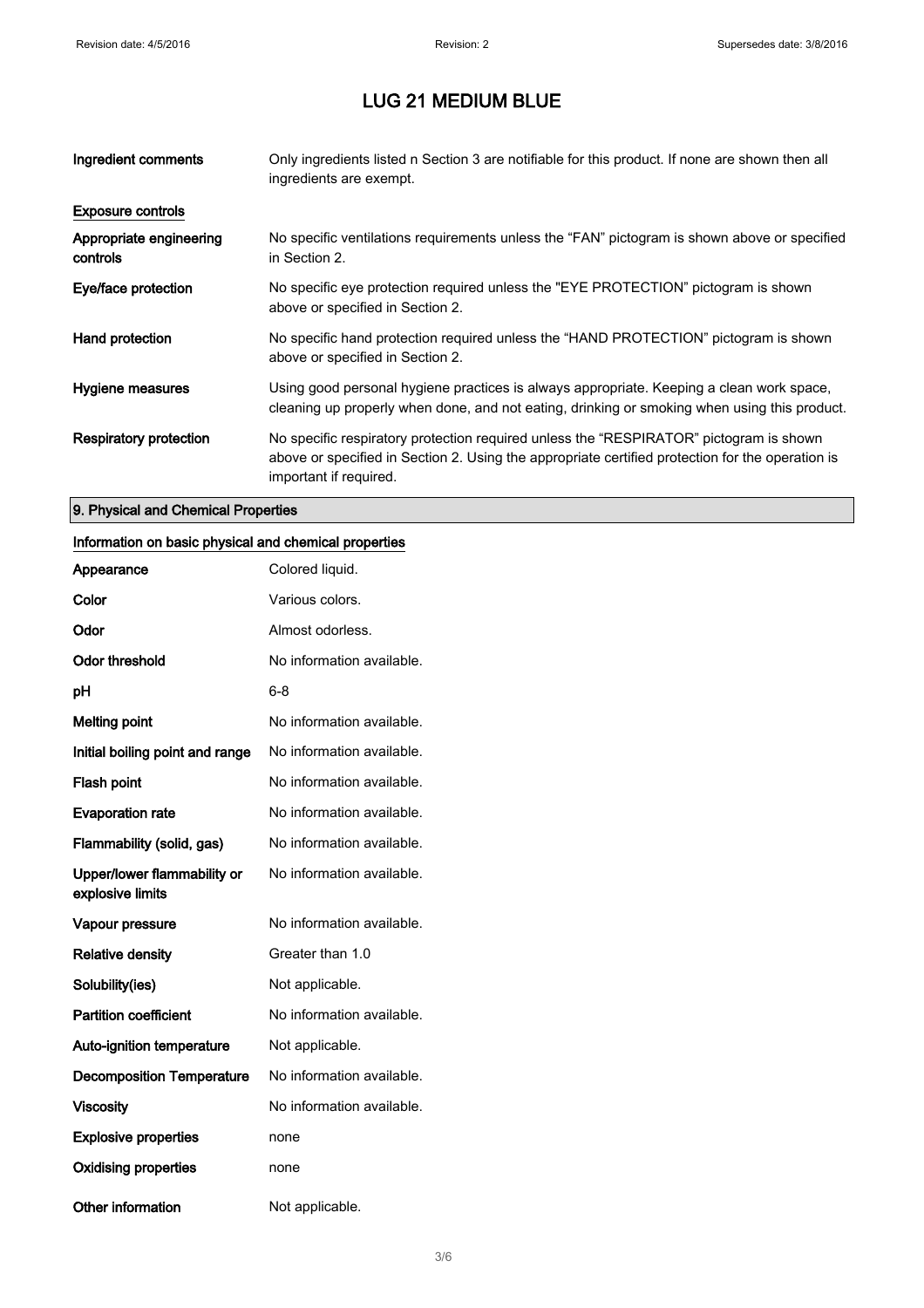| 10. Stability and reactivity          |                                                                                                                                                                                                                                                |
|---------------------------------------|------------------------------------------------------------------------------------------------------------------------------------------------------------------------------------------------------------------------------------------------|
| Reactivity                            | There are no known reactivity hazards associated with this product.                                                                                                                                                                            |
| <b>Stability</b>                      | No particular stability concerns.                                                                                                                                                                                                              |
| Possibility of hazardous<br>reactions | None known.                                                                                                                                                                                                                                    |
| Conditions to avoid                   | None known.                                                                                                                                                                                                                                    |
| Materials to avoid                    | None known.                                                                                                                                                                                                                                    |
| Hazardous decomposition<br>products   | None known.                                                                                                                                                                                                                                    |
| 11. Toxicological information         |                                                                                                                                                                                                                                                |
| Information on toxicological effects  |                                                                                                                                                                                                                                                |
| <b>Toxicological effects</b>          | Please read Section 2 thoroughly to understand the toxicological risks, (if any) and<br>precautions for safe use (if any).                                                                                                                     |
| Skin corrosion/irritation             |                                                                                                                                                                                                                                                |
| <b>Skin sensitization</b>             |                                                                                                                                                                                                                                                |
| <b>Skin sensitisation</b>             | Based on available data the classification criteria are not met.                                                                                                                                                                               |
| Eye contact                           | May cause temporary eye irritation.                                                                                                                                                                                                            |
| 12. Ecological Information            |                                                                                                                                                                                                                                                |
| Ecotoxicity                           | Please read Section 2 completely. If any environmental warnings such as; H411 or H412 are<br>listed in Section 2, please use appropriate procedures when disposing of product and<br>container. Do not put materials into waterways or sewers. |
| Toxicity                              |                                                                                                                                                                                                                                                |
| <b>Toxicity</b>                       | Please read Section 2 completely. If any environmental warnings such as; H411 or H412 are<br>listed in Section 2, please use appropriate procedures when disposing of product and<br>container. Do not put materials into waterways or sewers. |
| Persistence and degradability         |                                                                                                                                                                                                                                                |
| Persistence and degradability         | No data available.                                                                                                                                                                                                                             |
| Biodegradation                        | Not inherently biodegradable.                                                                                                                                                                                                                  |
| <b>Bioaccumulative potential</b>      |                                                                                                                                                                                                                                                |
| <b>Partition coefficient</b>          | No information available.                                                                                                                                                                                                                      |
| Mobility in soil                      |                                                                                                                                                                                                                                                |
| <b>Mobility</b>                       | Semi-mobile.                                                                                                                                                                                                                                   |
| Results of PBT and vPvB assessment    |                                                                                                                                                                                                                                                |
| Results of PBT and vPvB<br>assessment | This product does not contain any substances classified as PBT or vPvB.                                                                                                                                                                        |
| Other adverse effects                 |                                                                                                                                                                                                                                                |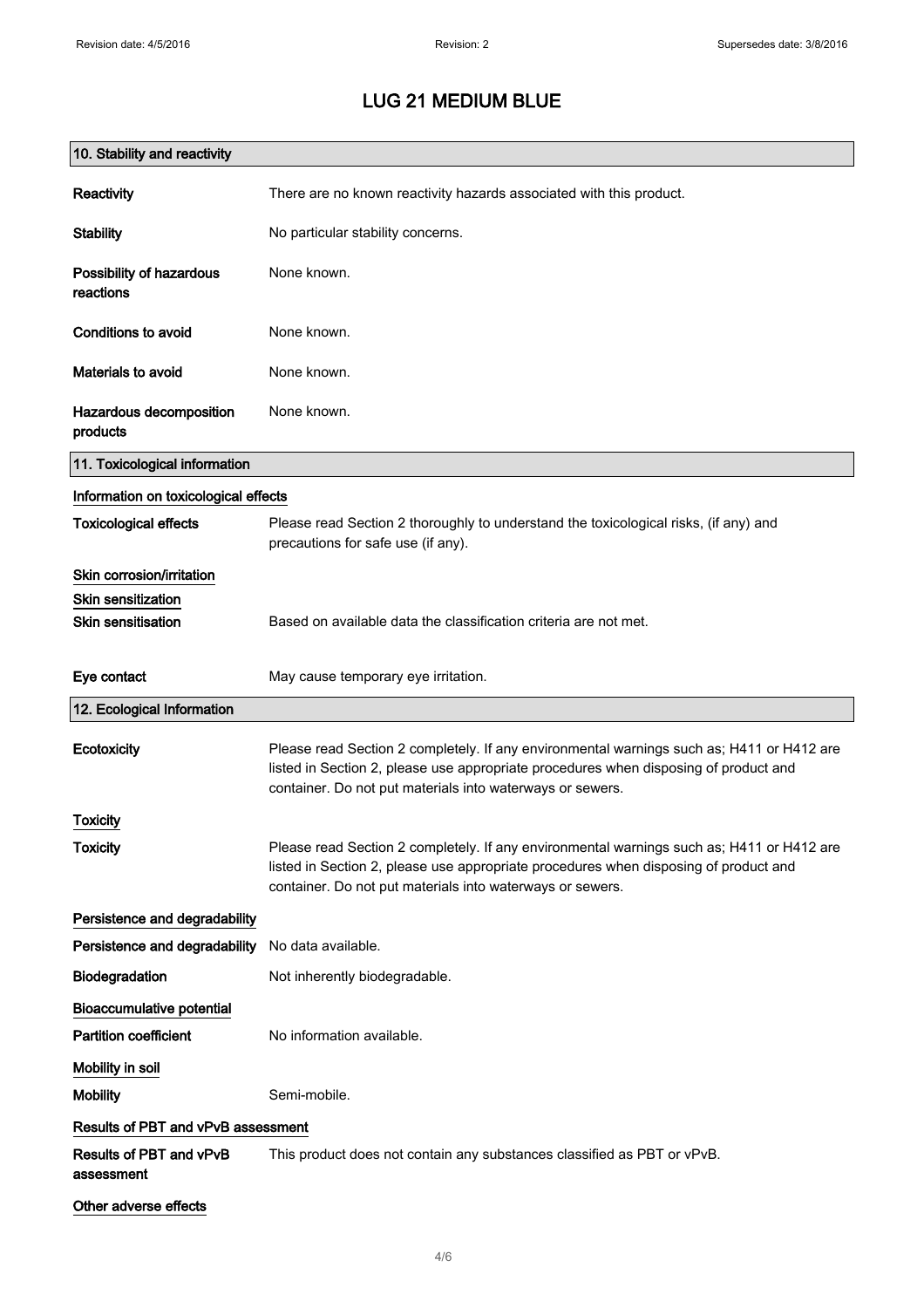| Other adverse effects                                                                                 | None known.                                                                                                                                                                                         |
|-------------------------------------------------------------------------------------------------------|-----------------------------------------------------------------------------------------------------------------------------------------------------------------------------------------------------|
| 13. Disposal considerations                                                                           |                                                                                                                                                                                                     |
| Waste treatment methods                                                                               |                                                                                                                                                                                                     |
| <b>General information</b>                                                                            | Dispose of waste product or used containers in accordance with local regulations When<br>handling waste, the safety precautions applying to handling of the product should be<br>considered.        |
| 14. Transport information                                                                             |                                                                                                                                                                                                     |
| General                                                                                               | The product is not covered by international regulations on the transport of dangerous goods<br>(IMDG, IATA, DoT).                                                                                   |
| <b>UN Number</b>                                                                                      |                                                                                                                                                                                                     |
| Not applicable.                                                                                       |                                                                                                                                                                                                     |
| UN proper shipping name                                                                               |                                                                                                                                                                                                     |
| Not applicable.                                                                                       |                                                                                                                                                                                                     |
| Transport hazard class(es)                                                                            |                                                                                                                                                                                                     |
| No transport warning sign required.                                                                   |                                                                                                                                                                                                     |
| Packing group                                                                                         |                                                                                                                                                                                                     |
| Not applicable.                                                                                       |                                                                                                                                                                                                     |
| <b>Environmental hazards</b>                                                                          |                                                                                                                                                                                                     |
| <b>Environmentally Hazardous Substance</b>                                                            | Please refer to Section 2 for any environmental hazards associated with this product. If H411/H412 warnings are shown then<br>please verify packaging and labeling requirements for larger volumes. |
| Special precautions for user                                                                          |                                                                                                                                                                                                     |
| Not applicable.                                                                                       |                                                                                                                                                                                                     |
| <b>Transport in bulk according to</b> Not applicable.<br>Annex II of MARPOL 73/78<br>and the IBC Code |                                                                                                                                                                                                     |
| 15. Regulatory information                                                                            |                                                                                                                                                                                                     |
| <b>US State Regulations</b><br>None of the ingredients are listed or exempt.                          | California Proposition 65 Carcinogens and Reproductive Toxins                                                                                                                                       |
| Inventories<br>Canada - DSL/NDSL<br>All the ingredients are listed or exempt.                         |                                                                                                                                                                                                     |
| US-TSCA<br>All the ingredients are listed or exempt.                                                  |                                                                                                                                                                                                     |
| US - TSCA 12(b) Export Notification                                                                   |                                                                                                                                                                                                     |

All the ingredients are listed or exempt.

16. Other information